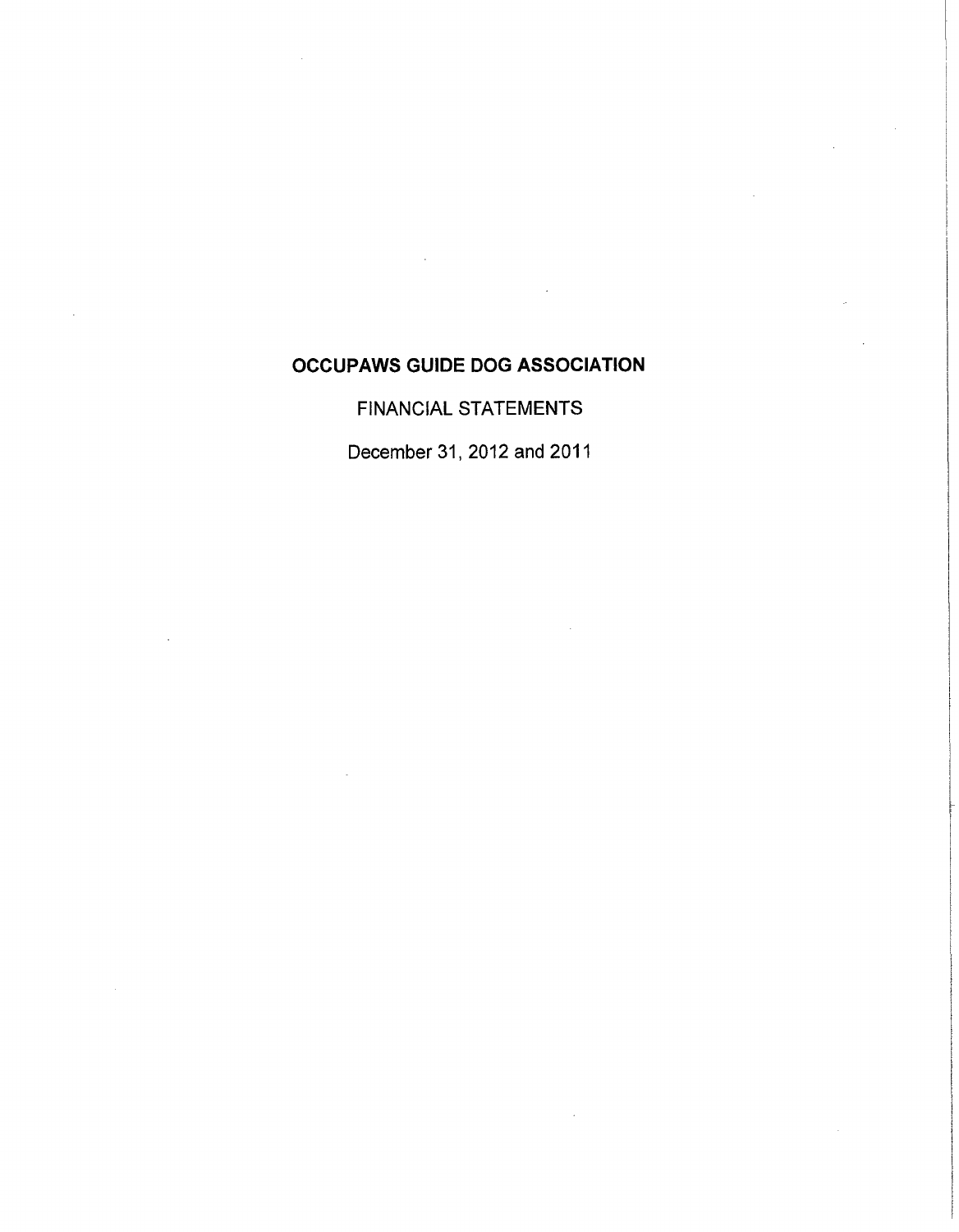# CONTENTS

 $\sim$   $\sim$ 

 $\sim$ 

| 6 |
|---|

 $\sim 10^{-1}$ 

 $\bar{\mathcal{A}}$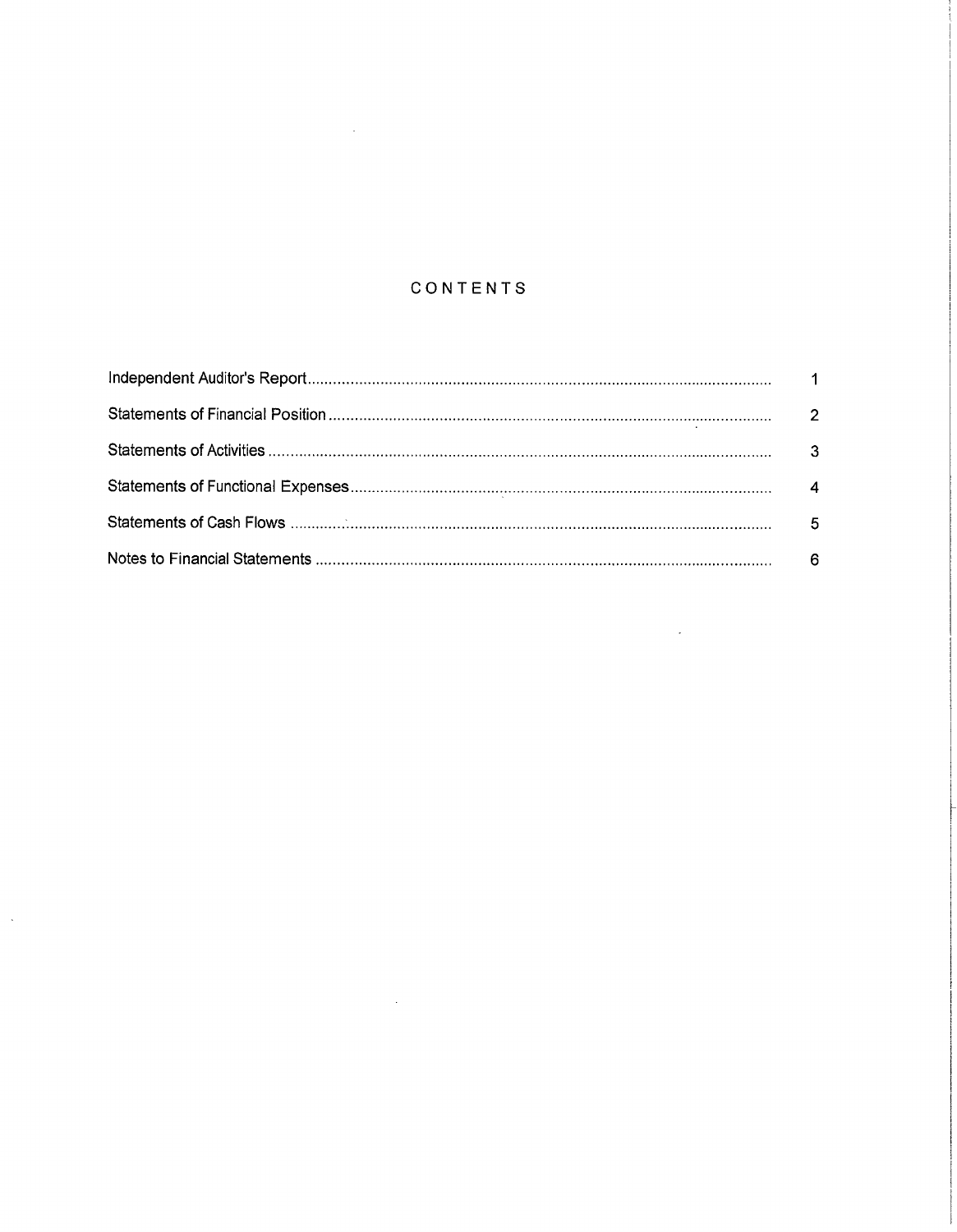

INDEPENDENT AUDITOR'S REPORT

To the Board of Directors OccuPaws Guide Dog Association Madison, Wisconsin

We have audited the accompanying financial statements of OccuPaws Guide Dog Association, which comprise the statements of financial position as of December 31, 2012 and 2011, and the related statements of activities, functional expenses, and cash flows for the years then ended, and the related notes to the financial statements.

#### *Management's Responsibility for the Financial Statements*

Management is responsible for the preparation and fair presentation of these financial statements in accordance with accounting principles generally accepted in the United States of America; this includes the design, implementation, and maintenance of internal control relevant to the preparation and fair presentation of financial statements that are free from material misstatement, whether due to fraud or error.

#### *Auditor's Responsibility*

Our responsibility is to express an opinion on these financial statements based on our audits. We conducted our audits in accordance with auditing standards generally accepted in the United States of America. Those standards require that we plan and perform the audit to obtain reasonable assurance about whether the financial statements are free from material misstatement.

An audit involves performing procedures to obtain audit evidence about the amounts and disclosures in the financial statements. The procedures selected depend on the auditor's judgment, including the assessment of the risks of material misstatement of the financial statements, whether due to fraud or error. In making those risk assessments, the auditor considers internal control relevant to the entity's preparation and fair presentation of the financial statements in order to design audit procedures that are appropriate in the circumstances, but not for the purpose of expressing an opinion on the effectiveness of the entity's internal control. Accordingly, we express no such opinion. An audit also includes evaluating the appropriateness of accounting policies used and the reasonableness of significant accounting estimates made by management, as well as evaluating the overall presentation of the financial statements.

We believe that the audit evidence we have obtained is sufficient and appropriate to provide a basis for our audit opinion.

#### *Opinion*

In our opinion, the financial statements referred to above present fairly, in all material respects, the financial position of OccuPaws Guide Dog Association as of December 31, 2012 and 2011, and the changes in its net assets and its cash flows for the years then ended in accordance with accounting principles generally accepted in the United States of America.

Weaner CQAS, LLP

Wegner CPAs, LLP Madison, Wisconsin March 8, 2013

> Janesville Office: 101 E. Milwaukee Street Suite 425 Janesville, WI 53545 P: (608) 756-4020

Baraboo Office: 123 Second Street P.O. Box 150 Baraboo, WI 53913 P: (608) 356-3966 F: (608) 356-2966

Pewaukee, WI 53072 P: (262) 522-7555 F: (262) 522-7550 Pewaukee Office: W239 N3490 Pewaukee Road Suite 200

Madison Office: 2110 Luann Lane Madison, WI 53713 P: (608) 274-4020 F: (608) 274-0775

[www.wegnercpas.com](http://www.wegnercpas.com) [info@wegnercpas.com](mailto:info@wegnercpas.com) (888) 204-7665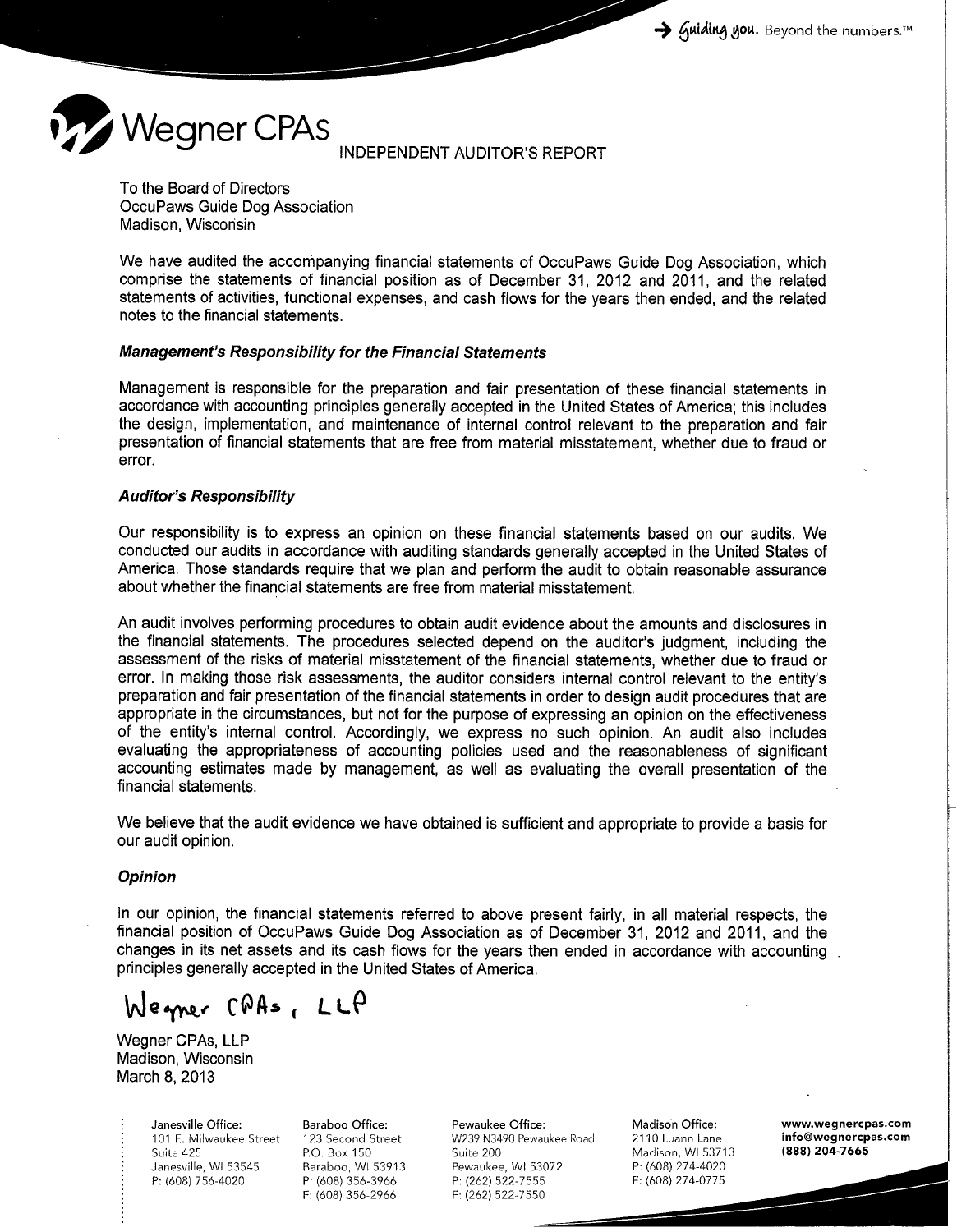## **OCCUPAWS GUIDE DOG ASSOCIATION** STATEMENTS OF FINANCIAL POSITION

December 31.2012 and 2011

|                                                                                                                      | 2012 |                                  | 2011 |                                |
|----------------------------------------------------------------------------------------------------------------------|------|----------------------------------|------|--------------------------------|
| <b>ASSETS</b><br><b>CURRENT ASSETS</b><br>Cash<br>Certificates of deposit<br>Accounts receivable<br>Prepaid expenses | \$   | 73,575<br>17,725<br>124<br>1,107 | \$   | 45,681<br>17,661<br>186<br>939 |
| <b>Total current assets</b>                                                                                          |      | 92,531                           |      | 64,467                         |
| <b>EQUIPMENT</b><br>Vehicle<br>Accumulated depreciation                                                              |      | 2,000<br>(722)                   |      | 2,000<br>(56)                  |
| Equipment - net                                                                                                      |      | 1,278                            |      | 1,944                          |
| <b>Total assets</b>                                                                                                  |      | 93,809                           | \$   | 66,411                         |
| <b>LIABILITIES AND NET ASSETS</b><br><b>CURRENT LIABILITIES</b><br>Accrued expenses                                  | \$   | 1,205                            | \$   | 1,216                          |
| <b>NET ASSETS</b><br>Unrestricted<br>Temporarily restricted                                                          |      | 87,604<br>5,000                  |      | 65,195                         |
| Total net assets                                                                                                     |      | 92,604                           |      | 65,195                         |
| <b>Total liabilities and net assets</b>                                                                              | \$   | 93,809                           | \$   | 66,411                         |

See accompanying notes.

 $\bar{z}$ 

 $\bar{z}$ 

 $\mathbb{R}^2$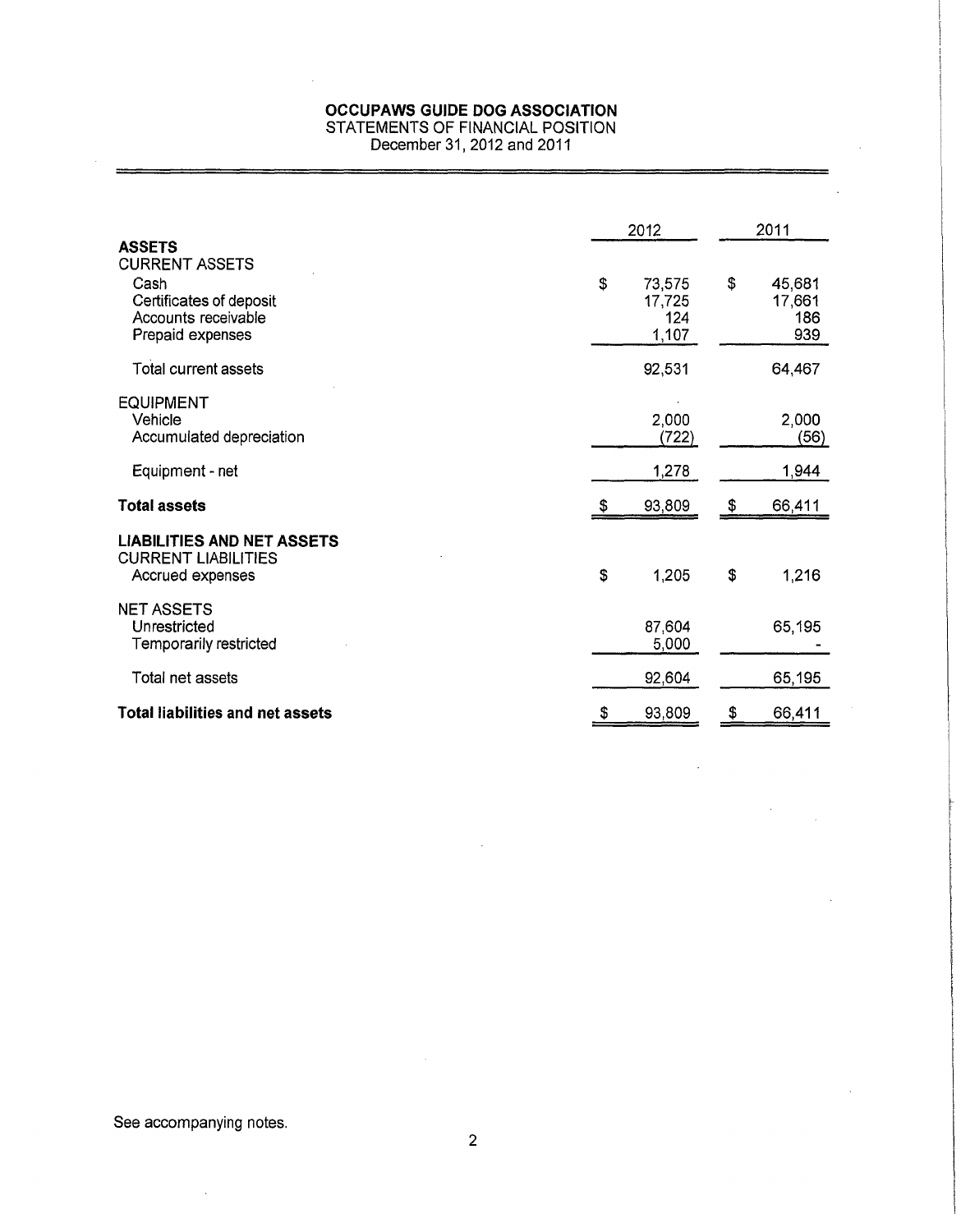STATEMENTS OF ACTIVITIES

Years ended December 31,2012 and 2011

|                                                                                                       | 2012                                             | 2011                                             |
|-------------------------------------------------------------------------------------------------------|--------------------------------------------------|--------------------------------------------------|
| UNRESTRICTED NET ASSETS<br>SUPPORT AND REVENUE                                                        |                                                  |                                                  |
| Donated services and materials<br>Contributions<br>Special events<br><b>Adoption fees</b><br>Interest | \$<br>37,200<br>110,819<br>20,452<br>4,473<br>76 | \$<br>61,489<br>80,415<br>25,999<br>3,462<br>179 |
| Total unrestricted support and revenue                                                                | 173,020                                          | 171,544                                          |
| <b>EXPENSES</b><br>Program services<br>Management and general<br>Fundraising                          | 138,976<br>6,404<br>5,231                        | $-103,312$<br>23,783<br>35,529                   |
| Total expenses                                                                                        | 150,611                                          | 162,624                                          |
| Net assets released from restrictions                                                                 |                                                  | 18,149                                           |
| Change in unrestricted net assets                                                                     | 22,409                                           | 27,069                                           |
| TEMPORARILY RESTRICTED NET ASSETS<br>Contributions<br>Net assets released from restrictions           | 5,000                                            | (18, 149)                                        |
| Change in temporarily restricted net assets                                                           | 5,000                                            | (18, 149)                                        |
| Change in net assets                                                                                  | 27,409                                           | 8,920                                            |
| Net assets - beginning of year                                                                        | 65,195                                           | 56,275                                           |
| Net assets - end of year                                                                              | 92,604<br>S                                      | \$<br>65,195                                     |

See accompanying notes.

 $\bar{z}$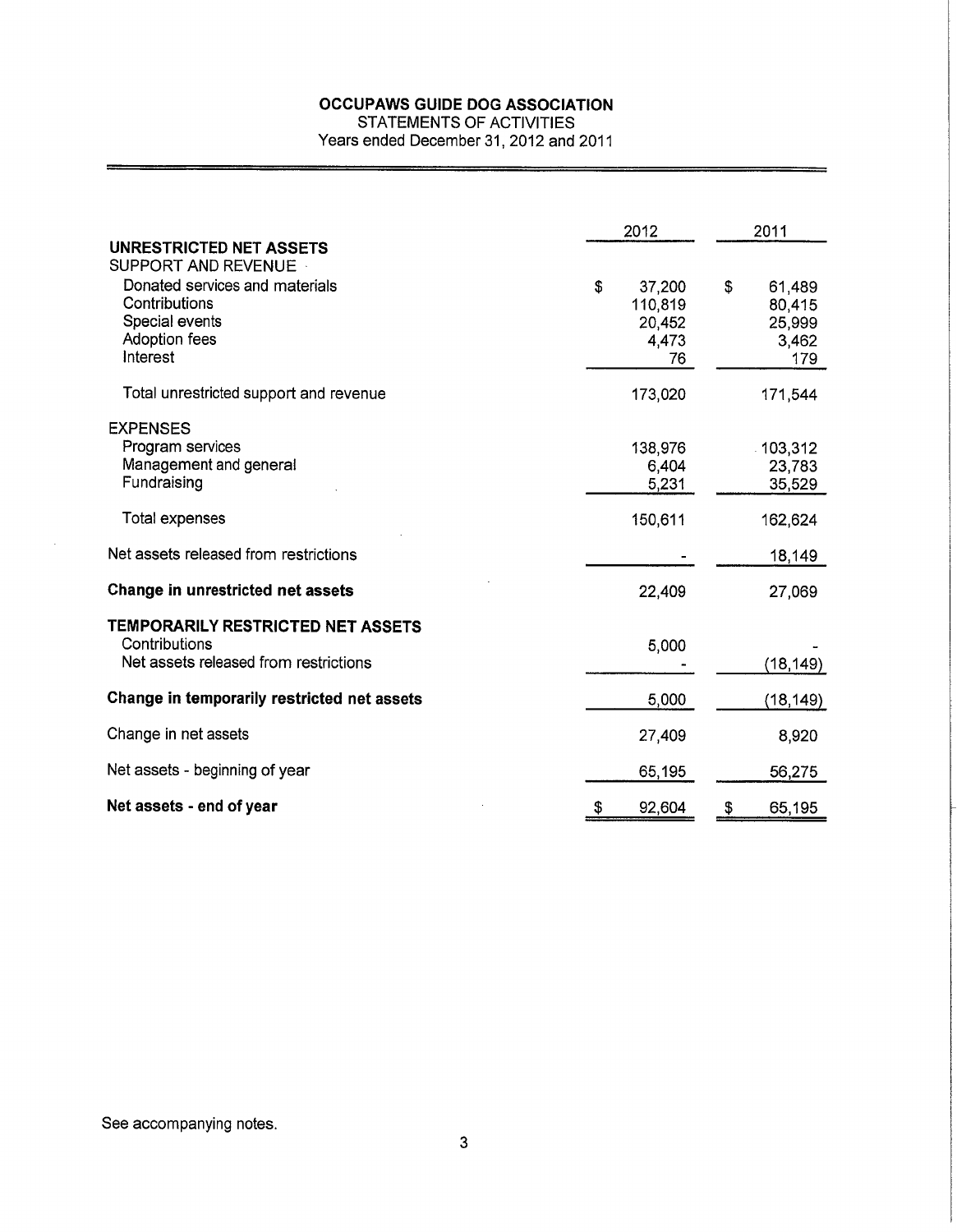STATEMENTS OF FUNCTIONAL EXPENSES Years ended December 31, 2012 and 2011

 $\overline{a}$ 

 $\mathcal{L}^{\mathcal{L}}$ 

|                          | Program<br><b>Services</b> |    | Management<br>and General |    | Fundraising |    | 2012<br>Total |  |
|--------------------------|----------------------------|----|---------------------------|----|-------------|----|---------------|--|
| Personnel                | \$<br>53,762               | \$ | 1,097                     | \$ |             | \$ | 54,859        |  |
| Office expenses          | 3,460                      |    | 608                       |    | 334         |    | 4,402         |  |
| Telephone                | 2,343                      |    | 293                       |    | 293         |    | 2,929         |  |
| Computer and technology  | 1,198                      |    | 150                       |    | 150         |    | 1,498         |  |
| Postage                  | 923                        |    | 116                       |    | 116         |    | 1,155         |  |
| Printing                 | 1,428                      |    | 178                       |    | 178         |    | 1,784         |  |
| Insurance                | 1,048                      |    | 131                       |    | 131         |    | 1,310         |  |
| Repairs and maintenance  | 6,974                      |    | 121                       |    | 121         |    | 7,216         |  |
| Professional fees        |                            |    | 2,624                     |    |             |    | 2,624         |  |
| Meetings and conferences | 1,259                      |    | 158                       |    | 158         |    | 1,575         |  |
| Depreciation             | 653                        |    | 13                        |    |             |    | 666           |  |
| Travel                   | 10,778                     |    | 739                       |    | 739         |    | 12,256        |  |
| Special events           |                            |    |                           |    | 2,416       |    | .2,416        |  |
| Marketing and promotion  | 31,675                     |    |                           |    | 419         |    | 32,094        |  |
| Puppies                  | 3,840                      |    |                           |    |             |    | 3,840         |  |
| Dog training             | 2,775                      |    |                           |    |             |    | 2,775         |  |
| Veterinary               | 15,450                     |    |                           |    |             |    | 15,450        |  |
| Other                    | 1,410                      |    | 176                       |    | 176         |    |               |  |
|                          |                            |    |                           |    |             |    | 1,762         |  |
| Total expenses           | \$<br>138,976              | \$ | 6,404                     | \$ | 5,231       | \$ | 150,611       |  |

|                          | Program<br>Services |         | Management<br>and General |    | Fundraising |    | 2011<br>Total |
|--------------------------|---------------------|---------|---------------------------|----|-------------|----|---------------|
|                          |                     |         |                           |    |             |    |               |
| Personnel                | \$                  | 47,432  | \$<br>968                 | \$ |             | \$ | 48,400        |
| Office expenses          |                     | 2,641   | 409                       |    | 238         |    | 3,288         |
| Telephone                |                     | 1,836   | 229                       |    | 229         |    | 2,294         |
| Computer and technology  |                     | 1,264   | 158                       |    | 158         |    | 1,580         |
| Postage                  |                     | 1,032   | 129                       |    | 129         |    | 1,290         |
| Printing                 |                     | 1,292   | 161                       |    | 161         |    | 1,614         |
| Insurance                |                     | 810     | 101                       |    | 101         |    | 1,012         |
| Repairs and maintenance  |                     | 4,370   | 5                         |    | 5           |    | 4,380         |
| Professional fees        |                     | 380     | 20,438                    |    |             |    | 20,818        |
| Meetings and conferences |                     | 1,849   | 231                       |    | 231         |    | 2,311         |
| Depreciation             |                     | 55      |                           |    |             |    | 56            |
| Travel                   |                     | 9,497   | 731                       |    | 731         |    | 10,959        |
| Special events           |                     | 600     | 75                        |    | 17,726      |    | 18,401        |
| Marketing and promotion  |                     | 17,691  |                           |    | 15,673      |    | 33,364        |
| Dog training             |                     | 445     |                           |    |             |    | 445           |
| Veterinary               |                     | 10,940  |                           |    |             |    | 10,940        |
| Other                    |                     | 1,178   | 147                       |    | 147         |    | 1,472         |
| Total expenses           | \$                  | 103,312 | \$<br>23,783              | \$ | 35,529      | \$ | 162,624       |

See accompanying notes.

 $\mathbf{r}$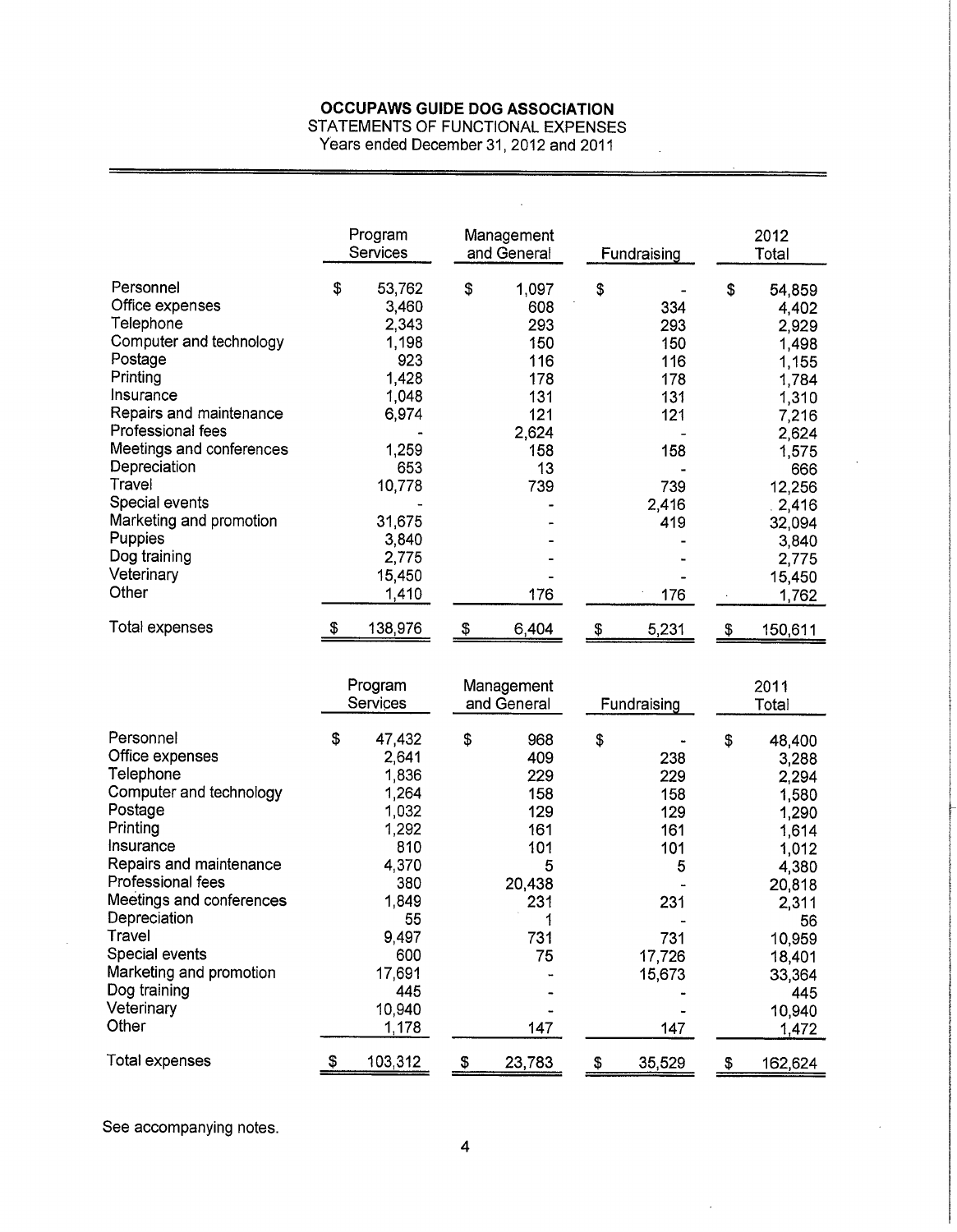STATEMENTS OF CASH FLOWS

 $\hat{\mathcal{L}}$ 

Years ended December 31, 2012 and 2011

|                                                           |    | 2012   | 2011 |          |  |
|-----------------------------------------------------------|----|--------|------|----------|--|
| <b>CASH FLOWS FROM OPERATING ACTIVITIES</b>               |    |        |      |          |  |
| Change in net assets                                      | \$ | 27,409 | \$   | 8,920    |  |
| Adjustments to reconcile change in net assets to net cash |    |        |      |          |  |
| from operating activities                                 |    |        |      |          |  |
| Depreciation                                              |    | 666    |      | 56       |  |
| (Increase) decrease in assets                             |    |        |      |          |  |
| Accounts receivable                                       |    | 62     |      | (39)     |  |
| Prepaid expenses                                          |    | (168)  |      | (475)    |  |
| Increase (decrease) in liabilities                        |    |        |      |          |  |
| Accrued expenses                                          |    | (11)   |      | 71       |  |
| Net cash flows from operating activities                  |    | 27,958 |      | 8,533    |  |
| <b>CASH FLOWS FROM INVESTING ACTIVITIES</b>               |    |        |      |          |  |
| Purchase of equipment                                     |    |        |      | (2,000)  |  |
| Purchases of certificates of deposit                      |    |        |      | (7,000)  |  |
| Interest earned but retained in certificate of deposit    |    | (64)   |      | (133)    |  |
| Net cash flows from investing activities                  |    | (64)   |      | (9, 133) |  |
| Net change in cash                                        |    | 27,894 |      | (600)    |  |
| Cash - beginning of year                                  |    | 45,681 |      | 46,281   |  |
| Cash - end of year                                        | S  | 73,575 | \$   | 45,681   |  |

See accompanying notes.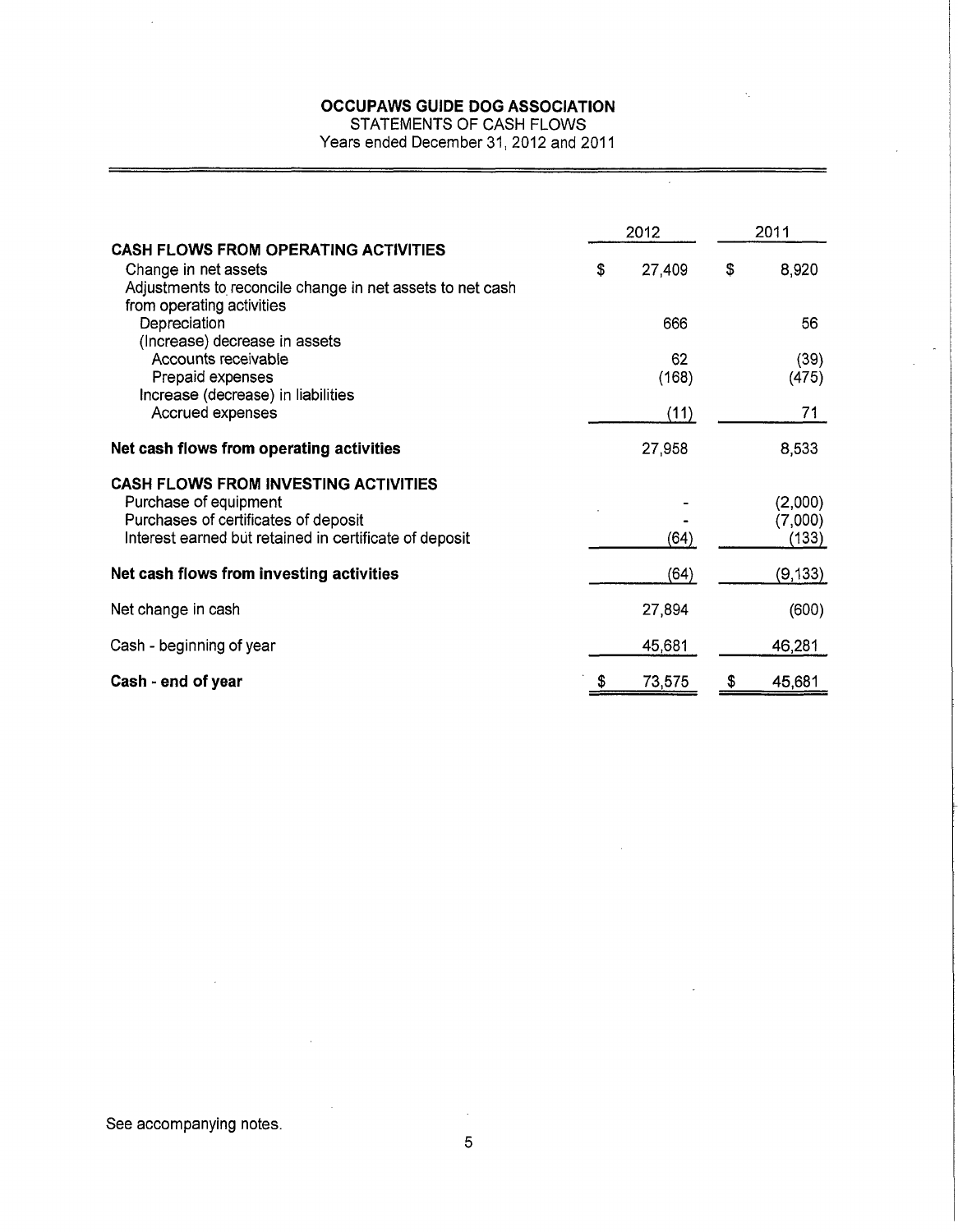NOTES TO FINANCIAL STATEMENTS December 31,2012 and 2011

OccuPaws Guide Dog Association is a nonprofit organization that is an innovative, creative and lifechanging organization dedicated to empowering the visually impaired while raising awareness and education for both adults and children. OccuPaws' mission is to place fully trained guide dogs of excellent health and temperament with Wisconsin and contiguous state residents (adults and children) who have visual impairments at no charge. OccuPaws is funded primarily by contributions and special events. The significant accounting policies followed are described below to enhance the usefulness of the financial statements to the reader.

### NOTE 1 - SUMMARY OF SIGNIFICANT ACCOUNTING POLICIES

## **Basis of Presentation**

OccuPaws is required to report information regarding its financial position and activities according to three classes of net assets:

*Unrestricted net assets -* Net assets that are not restricted by donors. Designations are voluntary board-approved segregations of unrestricted net assets for specific purposes, projects, or investments.

*Temporarily restricted net assets -* Net assets whose use has been limited by donor-imposed time restrictions or purpose restrictions.

*Permanently restricted net assets -* Net assets that have been restricted by donors to be maintained by OccuPaws in perpetuity.

#### **Accounts Receivable**

OccuPaws considers all receivables to be fully collectible. Accordingly, no allowance for doubtful accounts is required. If amounts become uncollectible, they will be charged to operations when that determination is made.

#### **Equipment**

Acquisitions of equipment are capitalized at cost. Depreciation is provided using the straight-line method over the estimated useful lives of the assets.

#### **Contributions**

Contributions that are restricted by the donor are reported as increases in unrestricted net assets if the restrictions expire (that is, when a stipulated time restriction ends or purpose restriction is accomplished) in the reporting period in which the revenue is recognized. All other donorrestricted contributions are reported as increases in temporarily or permanently restricted net assets, depending on the nature of the restrictions. When a restriction expires, temporarily restricted net assets are reclassified to unrestricted net assets and reported in the statements of activities as net assets released from restrictions.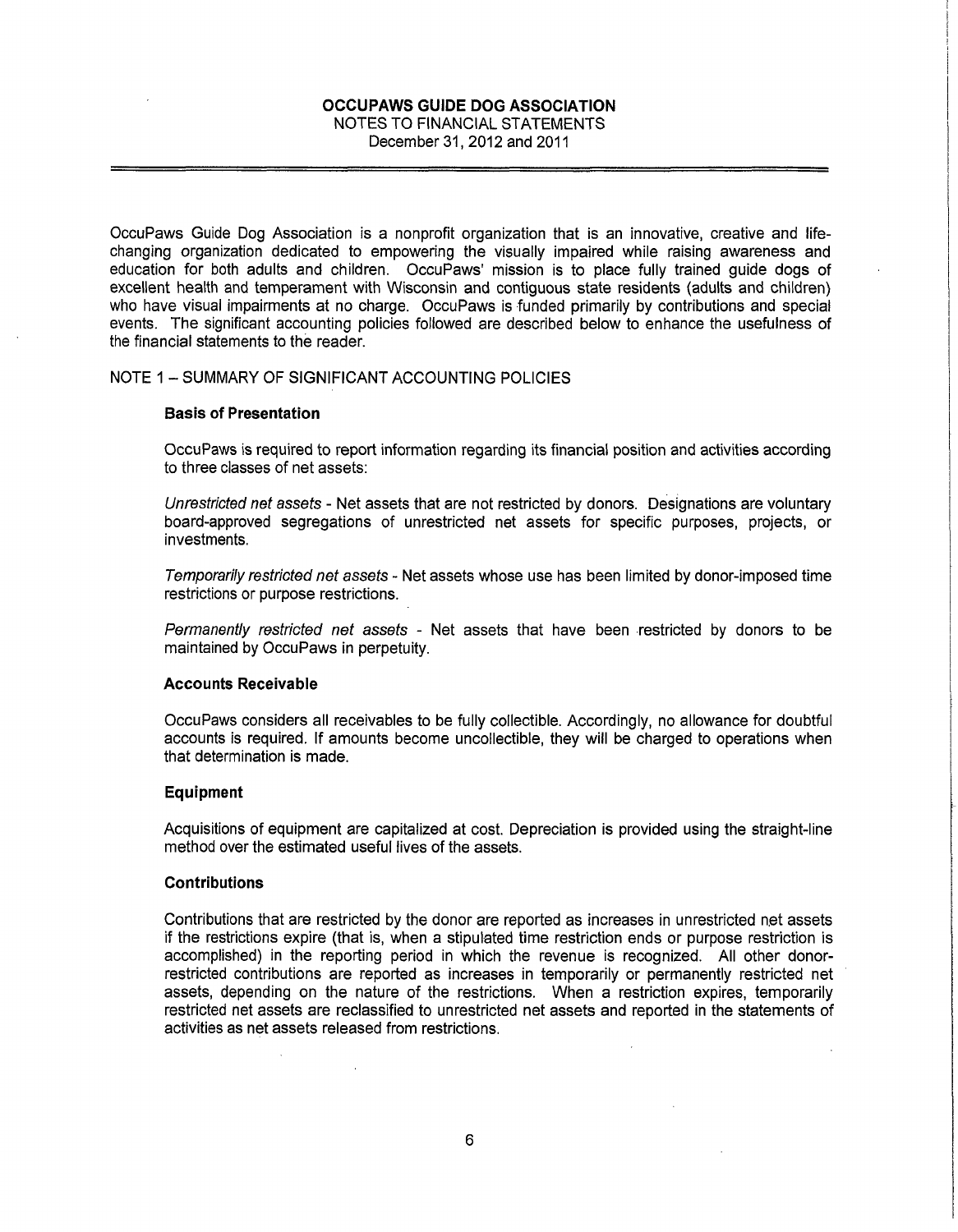NOTES TO FINANCIAL STATEMENTS December 31, 2012 and 2011

## NOTE 1 - SUMMARY OF SIGNIFICANT ACCOUNTING POLICIES

### **Donated Services**

Donated services are recognized as contributions if the services (a) create or enhance nonfinancial assets or (b) require specialized skills, are performed by people with those skills, and would otherwise be purchased by OccuPaws. Volunteers also provide various services throughout the year that are not recognized as contributions in the financial statements since the recognition criteria are not met.

## **Income Tax Status**

OccuPaws is exempt from federal income tax under Section 501(c)(3) of the Internal Revenue Code. OccuPaws' federal exempt organization returns are subject to examination by the Internal Revenue Service, generally for three years after they are filed. With few exceptions, OccuPaws is no longer subject to such examinations for tax years before 2009.

## **Estimates**

The preparation of financial statements in conformity with generally accepted accounting principles requires management to make estimates and assumptions that affect certain reported amounts and disclosures. Accordingly, actual results could differ from those estimates.

#### **Reclassifications**

Certain accounts in the prior year financial statements have been reclassified for comparative purposes to conform to the presentation in the current year financial statements.

## **Date of Management's Review**

Management has evaluated subsequent events through March 8, 2013, the date which the financial statements were available to be issued.

## NOTE 2 - DONATED SERVICES AND MATERIALS

The value of donated services and materials included as contributions in the financial statements and the corresponding programs and activities for which the contributed services and materials were used are as follows for 2012:

|                                                           |   | Program<br><b>Services</b> |   | Management<br>and General |  | Fundraising |    | Total                    |
|-----------------------------------------------------------|---|----------------------------|---|---------------------------|--|-------------|----|--------------------------|
| Advertising<br>Veterinary services<br>Veterinary supplies | S | 15,000<br>1,200<br>6,000   |   | ۰<br>۰<br>-               |  | 15.000      | \$ | 30,000<br>1,200<br>6,000 |
| Total                                                     | S | 22,200                     | S | ٠                         |  | 15.000      | S  | 37,200                   |